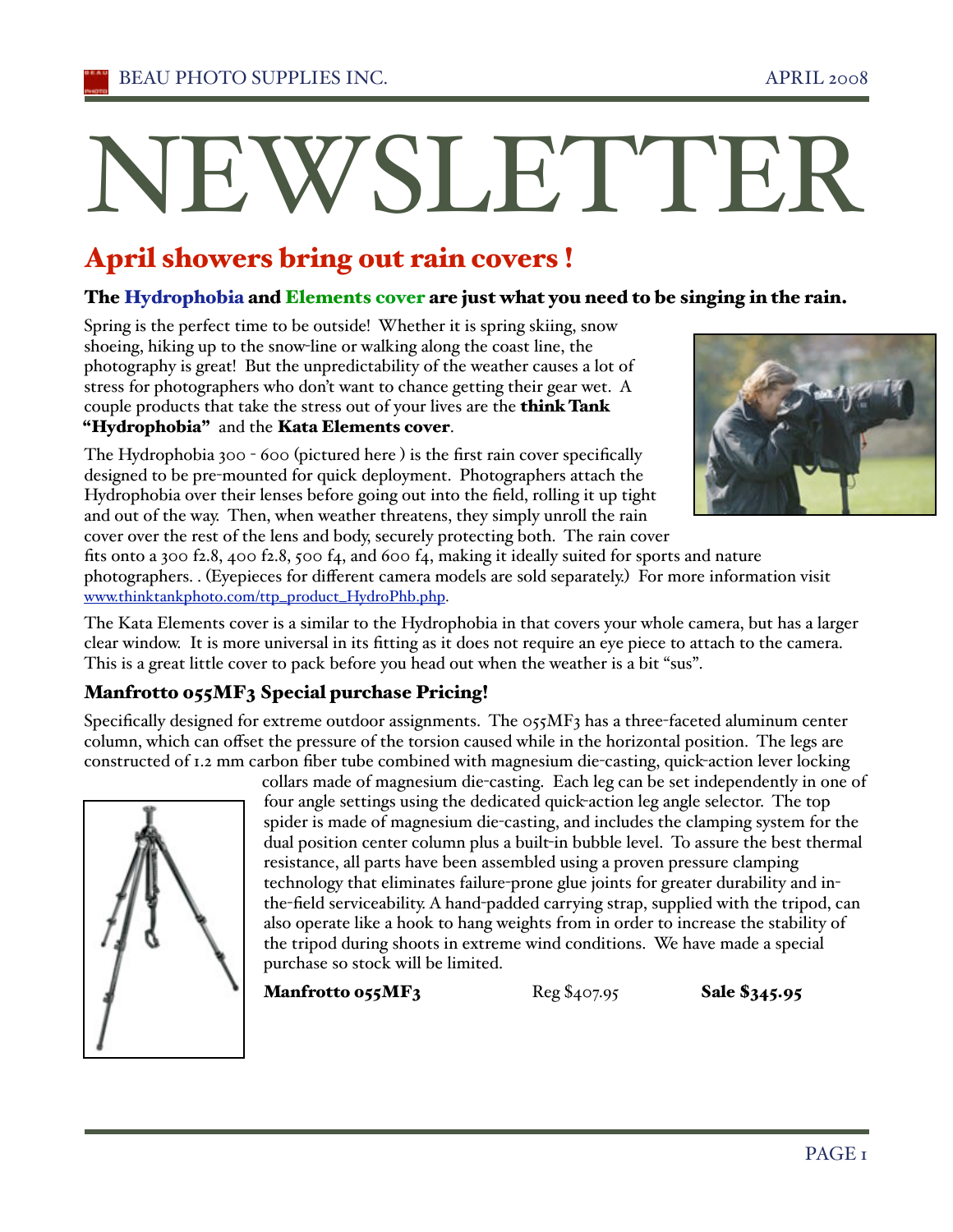# Inventory Day a Go-eth!

#### And the savings are still there for you.

Inventory day has come and gone but there are still some deals to be had. These are limited quantity items so you will want to come in early to get the best selection.



#### Vel-lux:

All remaining stock of Vel-lux / Velleux Portfolios and binders will be an amazing  $25\%$  off.

Vel-lux was the premier manufacturer of portfolios and cases till the tax man came. We still have a good selection of portfolios and books and now at blow-out prices.

#### Huge sale on Lowepro Photo and Nature Trekkers:

Hurry in, there are still some left! Save up to 40% on Lowepro's best selling backpacks for outdoor photographers. These roomy backpacks can be customized for a variety of equipment. They have been designed with very comfortable harness systems that are fully adjustable for all body types. The well thought out design extends down to the smallest details, including all weather covers and water resistant YKK zippers. Both the Nature and Photo Trekkers come with a daypack, side shoulder strap, rubber handle and quick access tripod mount, to position down the center or sides of the pack. To get this great deal on a Nature Trekker or Photo Trekker backpack, act quickly because this is a special promotion through Lowepro and stock is limited.



Photo Trekker Reg. \$315.95 Sale \$195.95 Nature Trekker Reg. \$271.95 Sale \$163.95

#### Pictronic Picture Frames:



We have slashed the price on Pictronic picture frames. These Back**lit** photo frames are a great way to display your  $5 \times 7$  prints. These frames use a low voltage technology that gives off no heat and no UV emissions so they are safe for your inkjet prints. Pictronic picture frames are no thicker than a regular photo frame and will look great displayed on a shelf in your home! (doggy pictures not included)

Regularly  $\$36.50$  and  $\$39.50$  now on sale for  $\$26.95$ 

#### Other Items On Sale:

DF Albums : Most items at below cost! Canvas Laminate 25"x50' Rolls reg. \$249.50 Now \$60.00 Brown Tap Cal-Coco folders: Most items at or below cost!

## Sale prices are for in-stock products only!

Ken **Product Sales and Purchasing**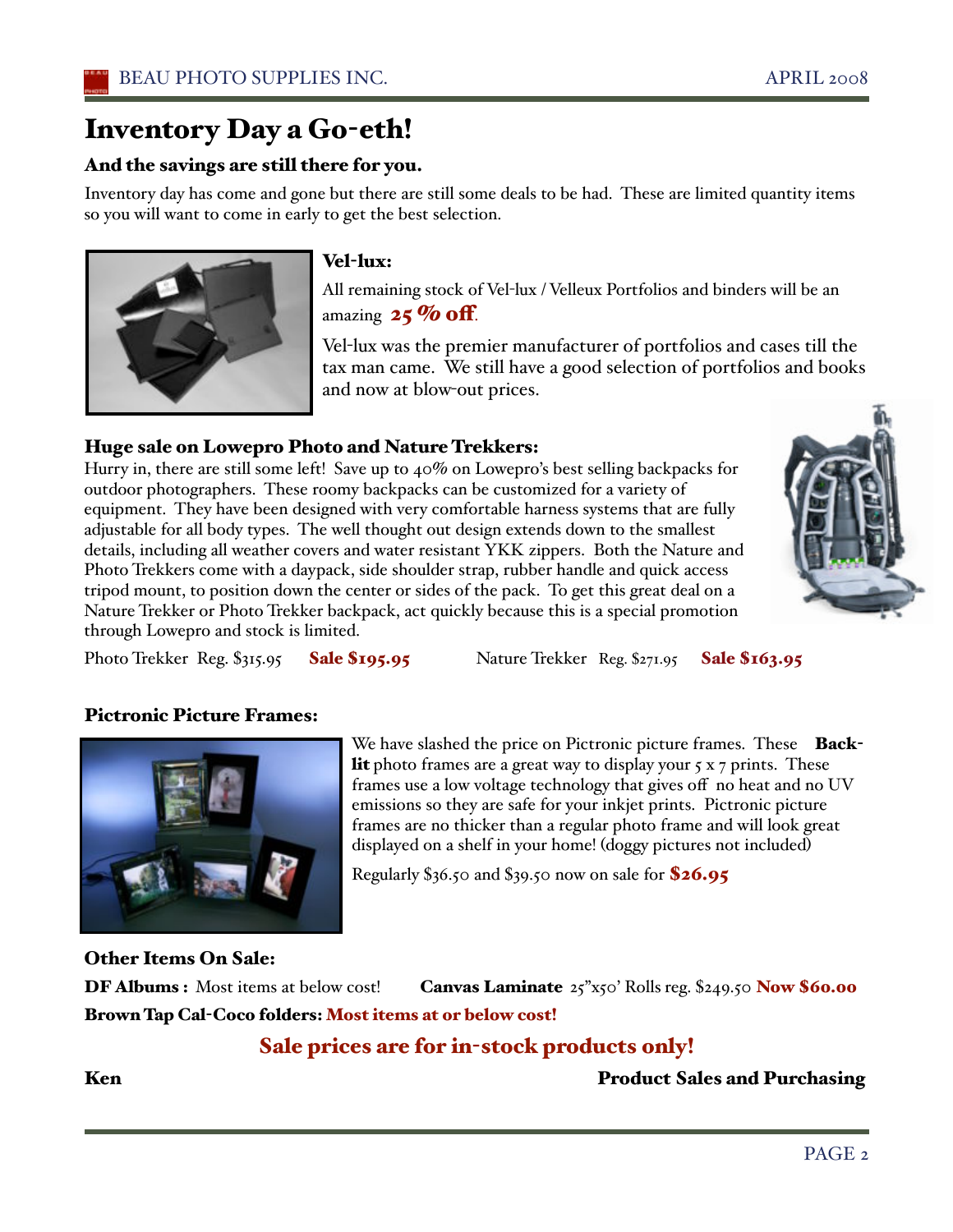The traditional Hahnemühle paper mill has developed the worldwide first Fine Art inkjet paper made from bamboo fibers. The natural white paper with a warm tone combines spiritual photography with environmental considerations. "Bamboo 290" consists of fibers from highly renewable bamboo grass. Hahnemühle will donate a portion of the revenues to supporting environmental projects.

We have finally received our long awaited shipment of Hahnemühle Bamboo paper.

| Hahnemühle Bamboo 290 gsm | 8.5 x II 20 sheets      | \$28.54 |
|---------------------------|-------------------------|---------|
| Hahnemühle Bamboo 290 gsm | II $x_17$ 20 sheets     | \$54.16 |
| Hahnemühle Bamboo 290 gsm | $13 \times 19$ 20sheets | \$70.04 |

Other sizes and rolls are special order please call for pricing

## FILM AND PAPER NEWS

#### HOLGA NEWS

Beau Photo is now supplying Instant Filmholders for HOLGA 120 cameras. The film holders can accommodate film format sized at 8.3 x 8.6 cm and 8.5 x 10.8 cm, which means that Fuji Instant FP-100C (colour) and FP-100B (black and white) film will work perfectly fine with this camera.

The holder comes with a mask to hold batteries in place in a Holga 120 FN or 120 CFN camera. A built-in tripod socket and a .3x diopter which adjusts the HOLGAs film plane to accommodate the instant film back is also included.

#### Holga Instant Filmholder: \$149.50

|                     | I-19    | $2O+$ |
|---------------------|---------|-------|
| <b>Fuji FP-100C</b> | \$24.56 | 22.60 |
| Fuji FP-100B        | \$16.51 | 15.19 |

## New Lower Memory Card Prices!

Come on in and check out the new lower prices for all the CF and SD cards and Card readers.

There is also a \$55.00 mail in rebate on 2GB 133x CF and 4GB 300x CF Cards till April 6th 2008

Also we have sale pricing on the 8 GB 300 GB CF cards

Reg. \$223.95 Sale price \$203.95

## Krista-Belle Stewart Film and Paper Department

300x Speed



exar:

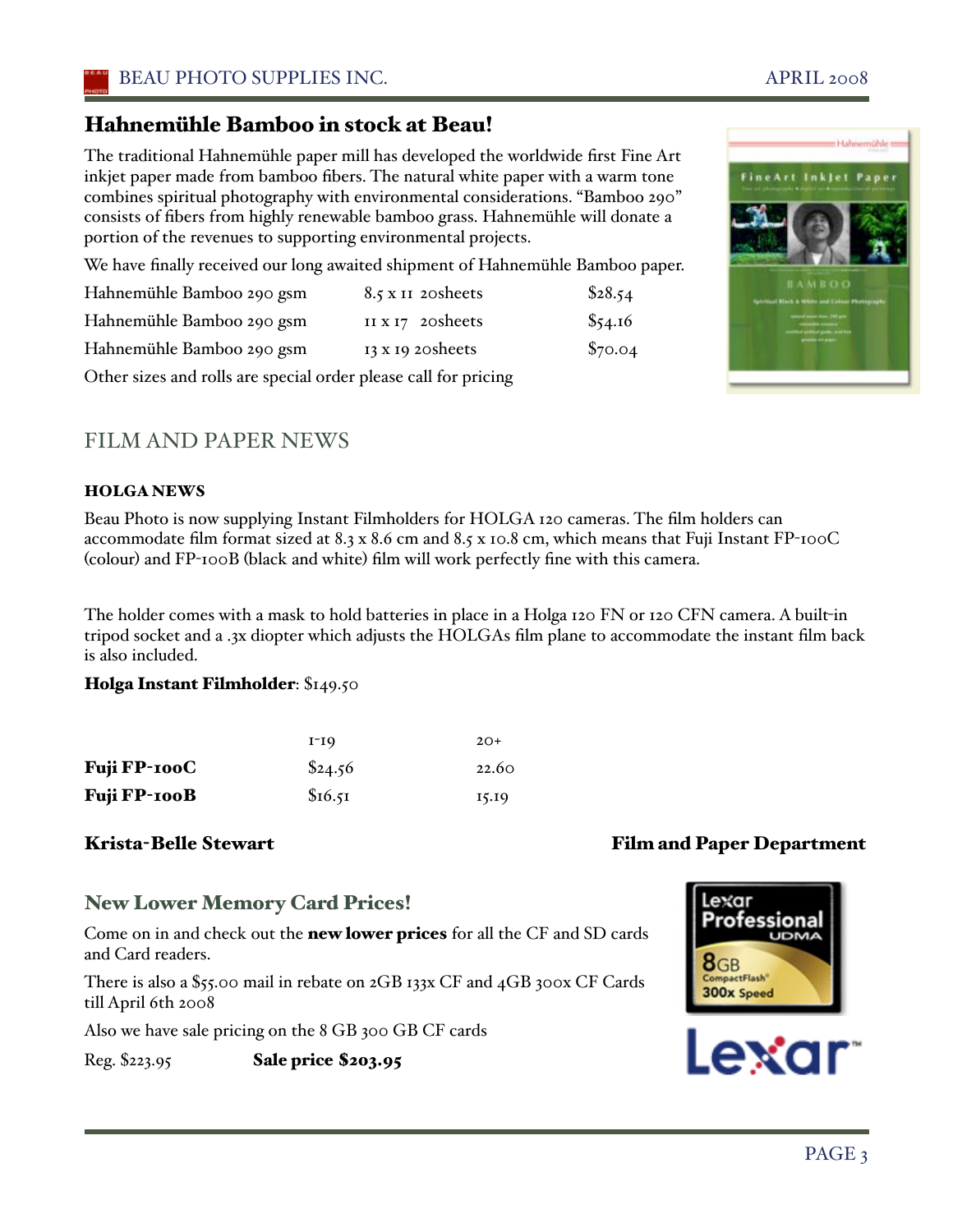# Album and Folder Update

I hope the Easter Bunny was great to you, and that Spring has arrived where you are. Vancouver is putting on her 'Party Dress'.. the cherry blossoms have begun, the bulbs are popping out of the ground; the show has begun!

Price adjustments have now been completed and brochures have arrived. If you need an updated catalogue set, please let us know and we'll send it out as soon as we can. You can email your request to me: barb@beauphoto.com

If you're a Team or School photographer, check out the new 'Memory Mate' selections from TAP. Some of the 'classic' items have been discontinued or updated, and there are some new Sports mounts for 64-2 and 46/64 presentation (textured to emulate the surface of Golf-, Basket-, and Footballs.)

If you have large projects on the horizon and will be needing mounts, please let us know your wish list as soon as possible. We'll make every effort to have the goods you need here when you need them.

TAP now has a whole section of proof book covers that can be ordered individually.

Barb Albums and Folders

# Renaissance Albums

#### DIGITAL ALBUMS

New digital album samples and cover material swatches have finally arrived. The swatch kit is only \$6.50, an easy up sell for nicer materials.

#### STOCK ALBUMS

Old style self-mount mini albums are 20% off only while quantities last. 2008 mini albums are coming in as the old styles go out and will be replacing them for good. Just to give you the heads up, the new styles are about a  $1/4$ " bigger than the original minis.

Also, we are bringing in demos of all the stock items that Renaissance has to offer so feel free to ask me if you'd like to get an overview of all our new samples.

Ola Renaissance Albums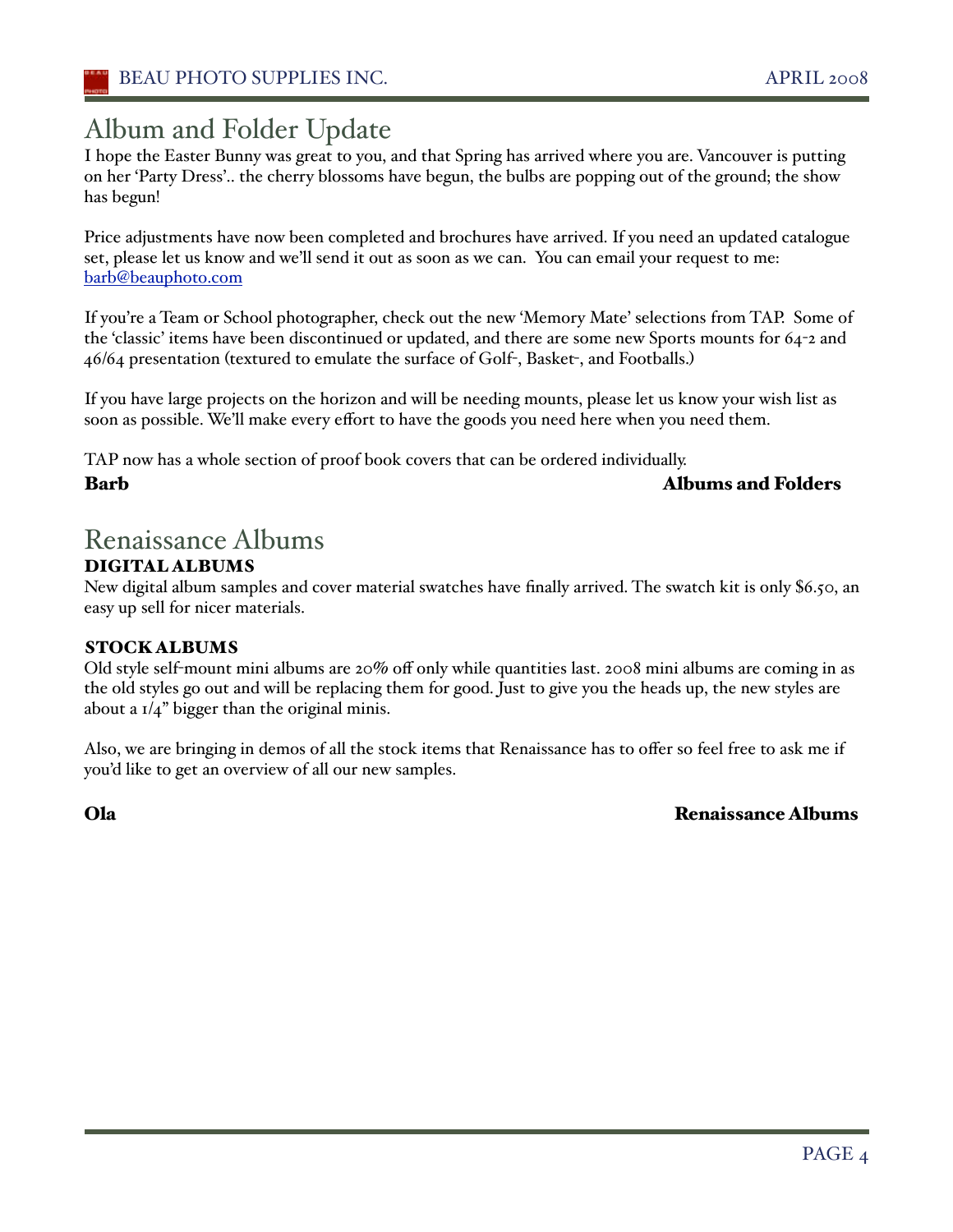## NEWS FROM THE BACK

#### RENTAL NEWS

Now that spring is officially here (though looking out the window, it doesn't seem that way), wedding season has begun. This means a busy rental department for lenses and cameras. We do have several of each of the popular lenses, but weekends book up fast. If you have shoots scheduled this summer you know you will need equipment for, call us and we'll reserve it for you. If you are a Nikon shooter, try out the new 14-24 f2.8 or the 24-70 f2.8. They are both great improvements over the previous versions. The  $D_3$  is proving to be quite a popular camera as well, it might be just what you need for those fast paced weddings or events. For those Canon people out there, we have been hearing rumors floating around of new cameras soon to be announced. If these prove to be true, we will have one in the rental department as soon as we can get one so you can try it out. Stay tuned for news from Canon... Happy Spring!



#### Kathy **Rentals**

#### PRO SALE NEWS

#### Here are some more specials for spring. Sale prices are untill April 30th:

Nikon 14-24 f2.8 lens = \$1839.00

Nikon D80 camera = \$799.00

Nikon D200 camera = \$1249.00

Nikon D300 camera = \$1799.00

Canon has another mail in rebate, go to http://www.canon.ca/english/index-specialcase.asp? section=promotions&page=/english/whatsnew/specialoffers.html down load form and follow the instructions.

Wedding season has started. If you need extra power try the Jackrabbit II battery pack for \$466.00. The Jackrabbit II will give 750 full power flashes from your Nikon or Canon flash.

Right now we have only rumors concerning the new 5D. Hopefully we'll have something for the next news letter.

#### Ron Pro Sales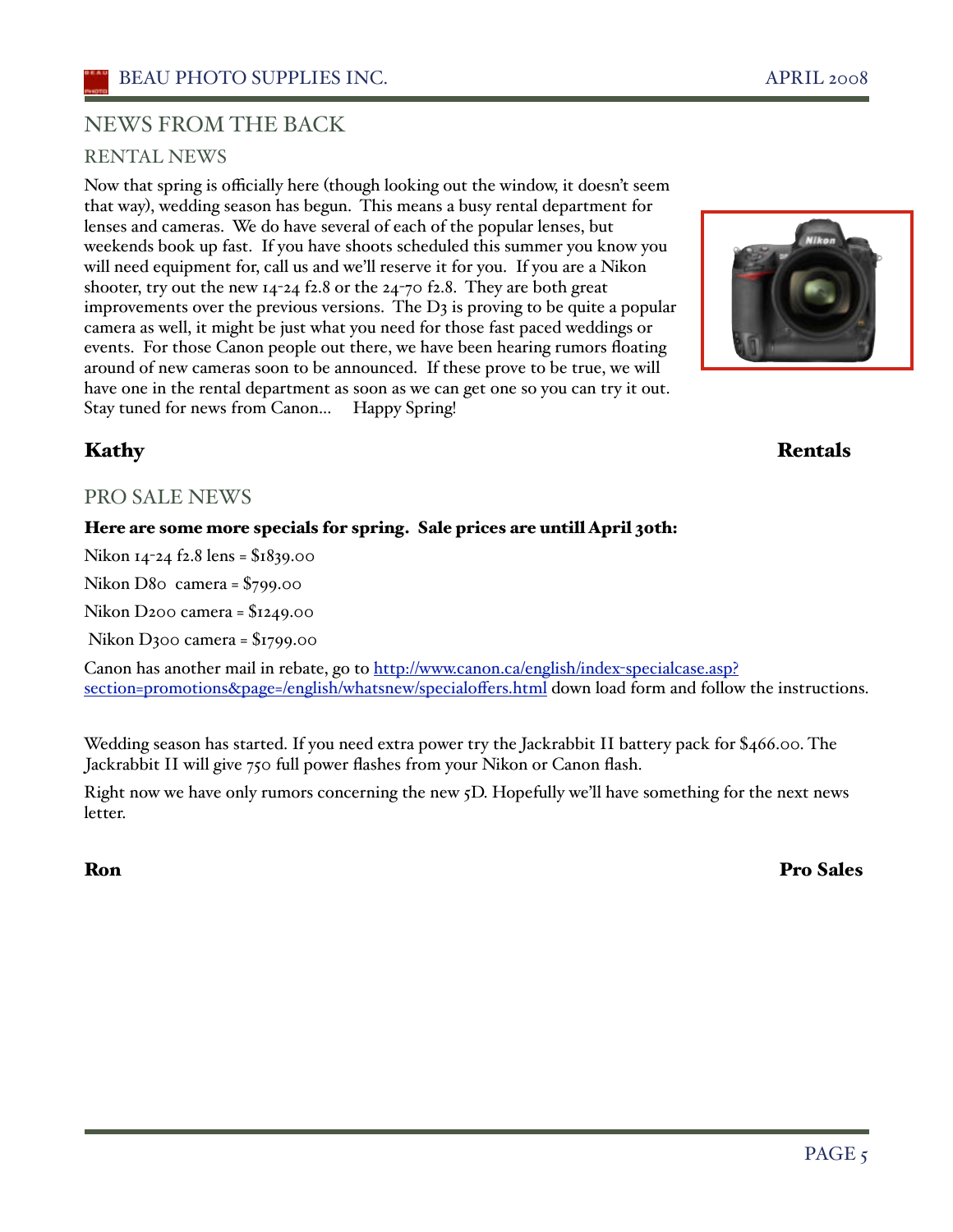#### BEAU PHOTO SUPPLIES INC. APRIL 2008



www.fotoimageworks.com/

#### DIGITAL NEWS

#### Microtek ArtixScan M1 / M1 Pro Flatbed Scanners (\$639 / \$769)

Well, we finally received stock on these excellent new scanners back December of last year and I have done a fair bit of testing. Just to bring you up-to-date, this scanner was announced at Photokina in late 2006 and after many, many months of delay, indeed over a year of delays, it finally hit the market late last year. Was it worth the wait? You betcha!

( A customer dropped by the other day and was wondering when my M1 review was going to appear. After a puzzled minute of searching, I realized I had not yet written one! Sorry for the delay... )

For those of you impatient and not wanting to bother reading the whole review, let me get two questions out of the way immediately: is the scanner good and is it worth buying? Absolutely! In my opinion, the M1 is the very best flatbed scanner on the market today and at under \$800 for the Pro model, it is truly a bargain! Second question: is it as good as a dedicated film scanner? The answer to that is "yes definitely" in many ways but, unfortunately, "not quite" in other ways, so you will have to read the full review to make sense of that. Here we go...

The M1 comes in two flavours, the regular and the Pro versions. The differences in the Pro version are a complete second set of film holders (yes, naturally this flatbed does film too) and an upgraded version of SilverFast Ai which gives more control over the scanning process as well as includes a set of reflective and transparency IT-8 colour reference targets for automated scanner recalibration. Both versions come with Microtek's own ScanWizard scanner driver. Speaking of film holders, I consider the ones that come with the M1 to be the best in the

#### http://

#### **Calendar of Events**

#### **Up and Coming:**

**Presentation House Gallery** is pleased to present the broadest and most revealing survey of its kind,"Lisette Model and Her Successors" brings together for the first time a selection of vintage works by Lisette Model —one of the last century's most significant photographers—and thirteen of her students who went on to leave their own marks on American photographic history: Diane Arbus, Bruce Cratsley, Lynn Davis, Elaine Ellman, Larry Fink, Peter Hujar, Raymond Jacobs, Ruth Kaplan, Leon Levinstein, Eva Rubinstein, Gary Schneider, Rosalind Solomon, and Bruce Weber. www.presentationhousegall.com/

#### **Vancouver Art Gallery**

TruthBeauty: Pictorialism and the Photograph as Art, 1845-1945 February 2 to April 27, 2008 The hauntingly beautiful photographs created within the Pictorialist movement in the latenineteenth and early-twentieth centuries are among the most important works of art in the medium's history. TruthBeauty will bring together more than 150 of the finest photographs by renowned artists such as Julia Margaret Cameron, Baron Adolph de Meyer, Alfred Stieglitz, Edward Steichen and Josef Sudek. The Pictorialist artists sought to elevate photography—still seen in the nineteenth century as merely a mechanical tool of documentation—into the realm of fine art.

#### **PPABC Provincial Convention**

Northern Exposure 2008 in Prince George for more info http://www.ppabc.com/

#### **EXPOSURE GALLERY** presents "Cheap Shots" Opening night Friday, April 4th Show runs April 4th – 20th For more info go to http://www.exposure-gallery.com/

**KNOWLEDGE NETWORK** Presents: Hailed as one of the most prolific photographers in North America,William Notman produced over 14,000 images in 1873 alone. For many, he has opened a window to the past through images that capture how notable historical figures once looked and dressed. Some of William Notman's photographs are treasured possessions, and others are reproduced by the thousands and sold around the world. Not bad for a man who, more than anything, wanted to be a businessman, but instead became an important historian, capturing thousands of men and women, both ordinary and extraordinary, during an era that bore witness to the birth of a nation. Apr 07 8:00 PM or Apr 08 11:00 PM.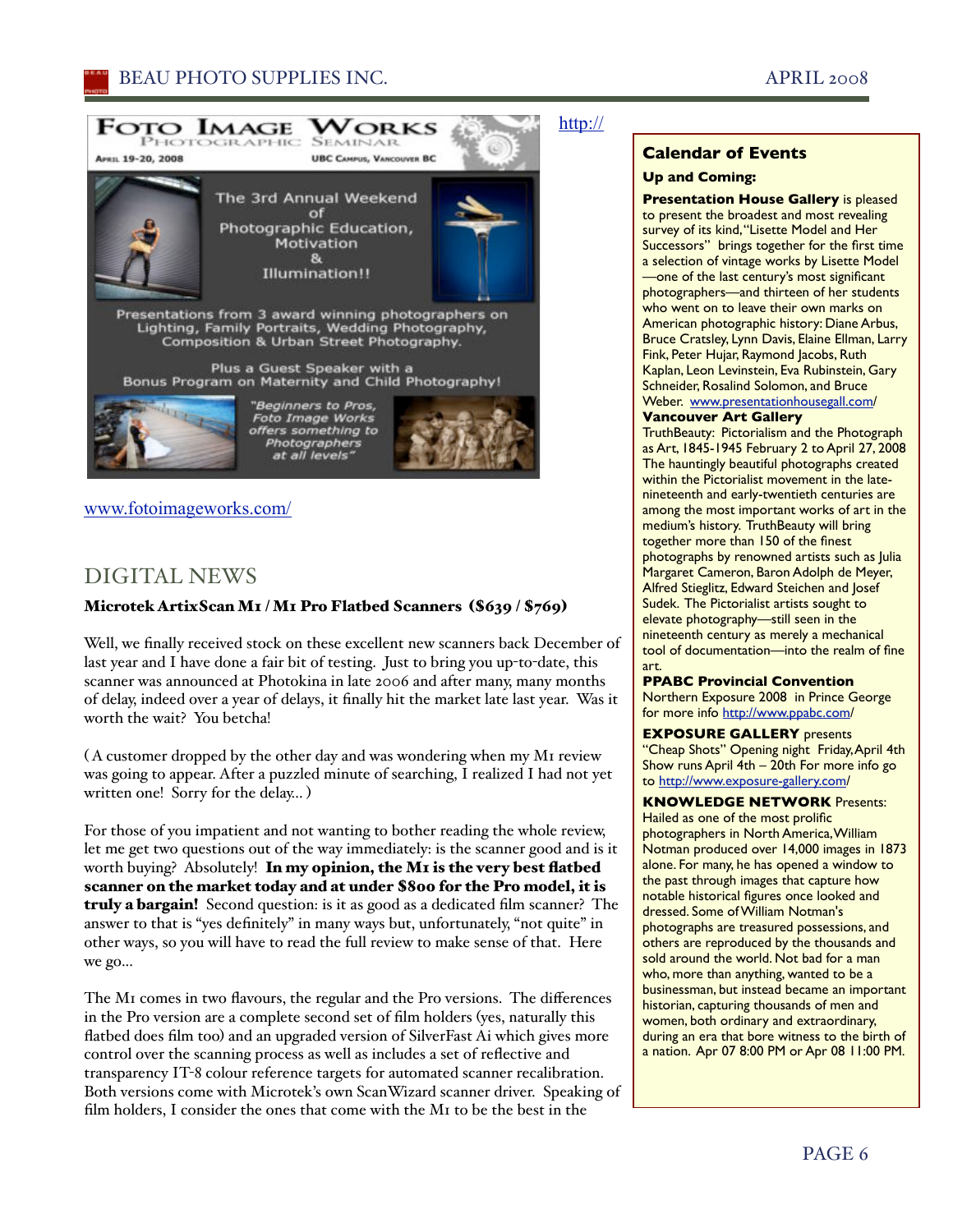business, at least as far as flatbed scanners go. The scanner includes glass-less holders for 35mm slides, taking 12 at a time, a 35mm strip holder which holds 4 strips of negs, a medium format holder which will easily accept a 6x17cm 120 film-strip, and a 4x5 inch holder that will accept two sheets of film. In addition, there is a glass tray which will even take up to 8x10 inch sheet film and any other oddball sized transparency or negative film. However, being glass, there is a possibility of newton rings when scanning larger or non-standard sizes of film.

With respect to film scanning, the M<sub>I</sub> is unlike most other flatbed scanners on the market, which generally all have overhead film scanning capabilities where the film is scanned through the glass at the top of the scanner. The M1, like most other high-end flatbed scanners that have come from Microtek before, has a dedicated tray for scanning film. This tray pulls out of the front of the scanner and has the ability to accept the above film holders, sans any glass. This yields higher quality scans and means a whole lot less cleaning of glass too! The major improvement in these new film carriers from Microtek, compared to the previous versions, is a tensioning mechanism for medium format and 4x5 film. In addition, the new medium format carrier will now accept long strips and is not limited to 6x9cm like all the previous drop-in film holders were.

The tensioning mechanism ensures that the film is as flat as is possible, without resorting to sandwiching it between two pieces of glass, however if you have very "curly" film stock, it may still not quite hold your film perfectly flat. The tensioning mechanism activates automatically when you slide the hinged film holder frames into place to lock them. There are numerous narrow rubber strips along two opposite edges of the film carrier and through an ingenious cam mechanism, the rubber strips gently pull the film tight as the frames are locked into place. Using these carriers does take a bit of practice though, since the film will move a little when the frames are locked into place, but they certainly do a much better job of keeping the larger formats flat for evenly sharp scans.

As far as shadow detail, Dmax and colour accuracy, the M1 scanners are absolutely amazing! After doing an automated colour-transparency IT-8 calibration in SilverFast (the easiest IT-8 calibration procedure I've ever seen, by the way), I would have to say that the M1 produced the best colours that I've ever seen come out of any film or flatbed scanner that I've used. Period. No kidding. Since the M1 also has genuine multi-sample scanning capabilities, like the Nikon film scanners, it is capable of exceptional shadow detail with essentially no noise at all, most definitely the best I have ever seen from any flatbed scanner. It really is very, very good.

So... we have best-in-the-business film holders, great colour, amazing shadow detail, good software – whaťs left? The question of sharpness and resolution... and this is where you'll hear this review lose just a little bit of its glow.

Now before you get too disappointed, let me immediately say that the sharpness and detail that the M1 flatbed is capable of, is actually the best I have seen for any desktop flatbed scanner and equal to, I would say, the former king of flatbeds, Microtek's own ArtixScan 2500f. The 2500f used to sell for well over \$3,000 and had a uniques dual-optic design which would switch to a high-resolution lens and scan one half of its bed at 2500dpi, and do it very sharply too. Although the M1 will go up to a true optical resolution of 4800dpi, its optics are simply not quite up to the task of delivering a razor sharp scan at anything much over 3000dpi, and this is the failing of virtually all desktop flatbed scanners on the market today. They boast incredibly high optical resolutions, however none of them can deliver a truly sharp scan at anywhere near their maximum optical resolution. For example, although the Epson  $V_{700}/V_{750}$  scanners go to 6400dpi, at anything over about 2300-2400dpi, the scans simply get bigger and softer with no further gains in actual resolution and sharpness. This is where a true film scanner still rules. The Nikon film scanners, or Microtek's own ArtixScan 120tf, will see genuine gains in resolution all the way up to their maximum resolution of 4000dpi or, in the case of Hasselblaďs high-end scanners for example, all the way up to 8000dpi.

So while the M1 does not quite have film-scanner quality sharpness, it still is very good for a flatbed, and the way in which it achieves this is by having a true autofocus mechanism. It will actually focus on your film to give the best scans that its optics are capable of. This is in sharp contrast (pardon the pun!) to its competition from Epson for example, where the film holders for the V700 have little adjusting feet which can be positioned in two different orientations, or removed entirely, to tweak the focus in 0.5mm increments. This is a tedious manual operation for each film holder and each scanner might be different as well. Not to mention that 0.5mm jumps are rather inaccurate, especially when trying to do a high resolution scan! Certainly autofocus is the way to go for film scanning and indeed, all other high